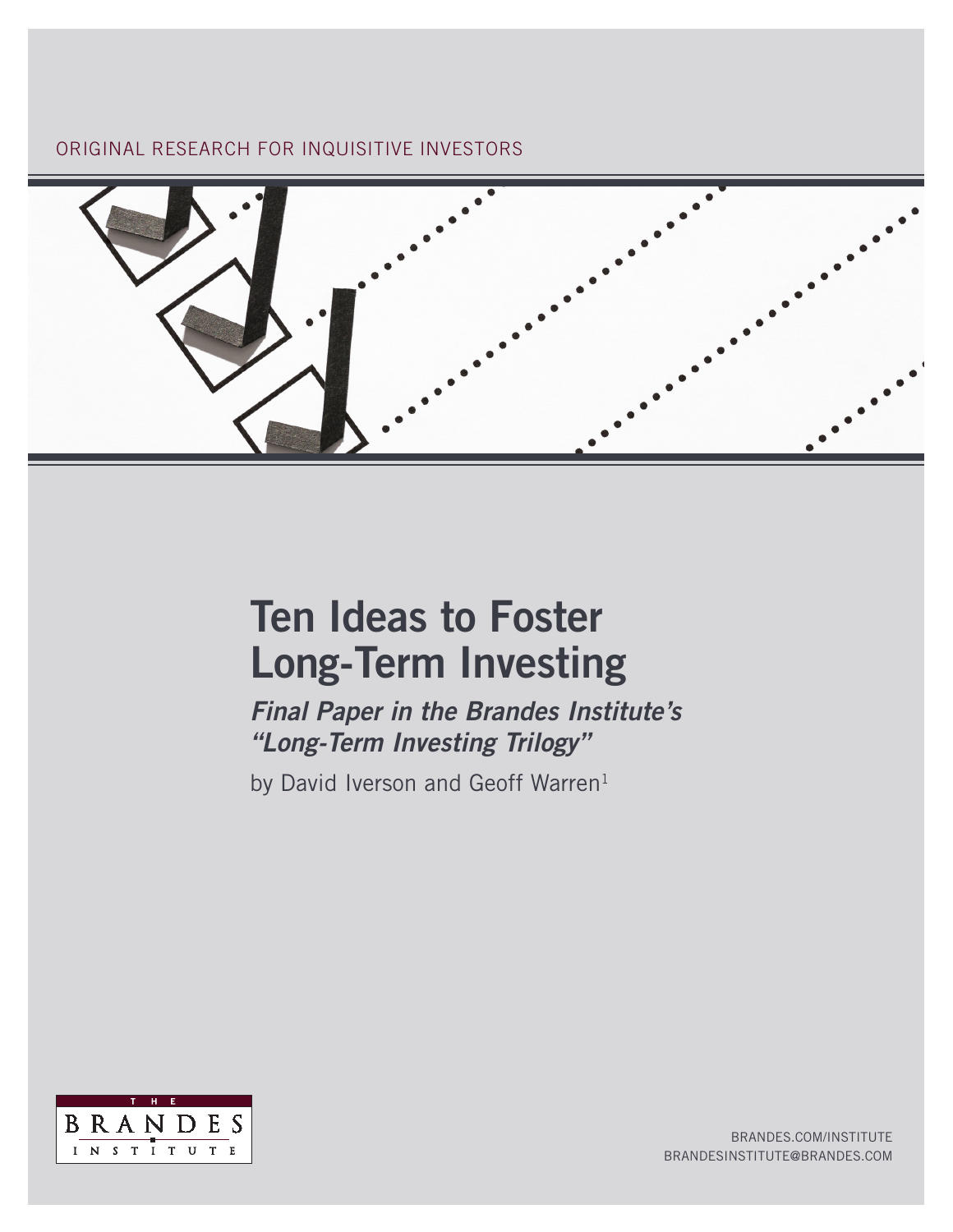## **Overview**



**"…successful long-term investing requires a long-term mindset to be deeply embedded within an organization."**

*Brandes Institute Advisory Board members Geoff Warren and David Iverson previously published two research papers on principles related to the topics of long-term investing ("What Does It Mean to Be a Long-Term Investor?") and organizational design ("Organizational Design and Long-Term Investing"). In this piece, the authors distill their work into ten suggestions that build on their previously published work and offer practical action items designed to build and maintain a long-term mindset within an organization.* 

This is the final paper in a trilogy on long-term investing, written with investment organizations in mind. The first paper (Warren, 2016) considers what it means to be a long-term investor. It argues that long-term investors may be characterized by their *latitude* and their *intent* to pursue long-term goals. Ideally this should be supported by a capacity for patience, discretion over when to trade, and objectives and investment processes that are squarely focused on long-term outcomes. The second paper (Iverson and Warren, 2018) addresses aspects of organizational structure that can support the pursuit of long-term investment opportunities. It discusses four success drivers: investment beliefs; governance; aligned interests; and people. Central to both papers is the concept that successful long-term investing requires a long-term mindset to be deeply embedded within an organization. Such a culture can support an unwavering focus on long-term objectives and a capacity for patience while providing resistance to short-term performance pressures.

The first two papers in the trilogy are primarily concerned with setting out concepts and principles. This third and final paper takes a different tack. The aim here is to come up with the "best ideas" for entrenching a long-term mindset within an investment organization. The approach is to set out the broad aim, then offer practical action items. We have arrived at the ten ideas after consultation with other members of the Brandes Institute Advisory Board. Ideas were filtered by consideration of "bang-for-buck" and how practical they are to implement. The ideas are arranged under the four success drivers discussed by Iverson and Warren (2018).

# Investment Beliefs

## 1. Ensure that principles are unambiguous about investment horizon

An organization's guiding principles—its mission, objectives, investment beliefs and investment processes—provide both the glue that binds and the compass that directs everybody along the same path. Focus can be disrupted by guiding principles that are ambiguous. If the intent is to invest for the long term, then the guiding principles should be unambiguous about investment horizon. Any principles that create horizon confusion should be jettisoned, such as those alluding to short term relative performance. For instance, a pension fund should avoid dual objectives like delivering longterm real returns *and* outperforming peers over (say) rolling 1- to 3-year periods. The aim is to ensure that sights remain set solely on working toward long-term outcomes. Exactly how the long term is defined is secondary to the perspective and mindset that is engendered. Nevertheless, any definition should probably encourage looking beyond just one investment cycle, which implies that 5-years or fewer is probably too short. Ten years or more is getting into the range.



1 David Iverson is Head of Asset Allocation with the Guardians of New Zealand Superannuation Fund and a member of the Brandes Institute Advisory Board. Dr. Geoff Warren is an Associate Professor at the Australian National University, where he is Fund Convenor of the Student Managed Fund. He also is a member of the Brandes Institute Advisory Board.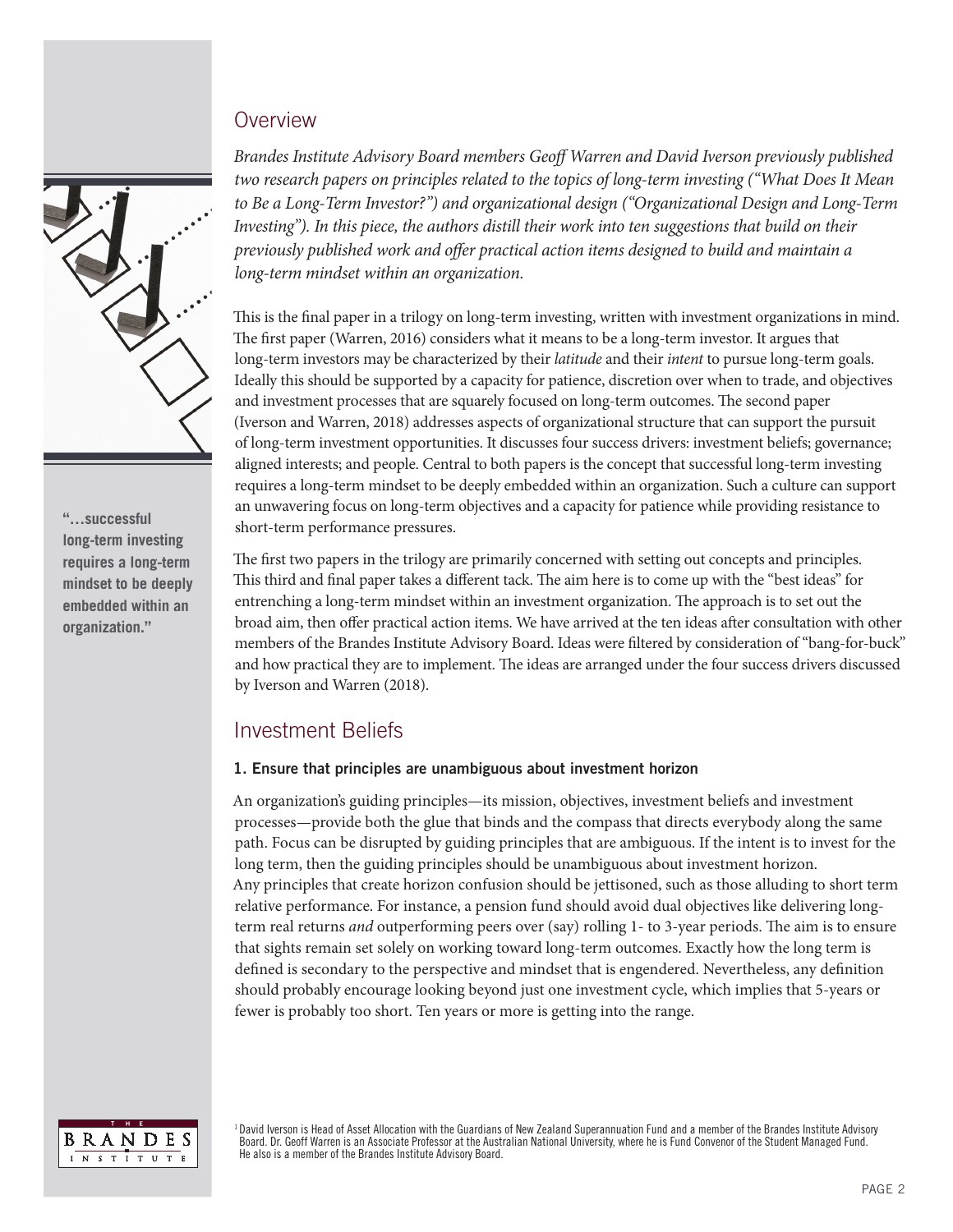#### *Action items:*

- Jettison any shorter-horizon references contained with the stated mission, investment policy statement or documentation of investment process.
- Ensure the words "long term" or equivalent are prominent and defined in a way that set sights beyond the current investment cycle.
- Focus performance reports and reviews of investment activities on long time frames.

#### 2. Stick to your knitting

There is no "one size fits all" prescription for investment strategies and organizational structure for acting as a long-term investor. Each organization has its own objectives, beliefs, governance, capabilities and resources. As a result, each investment organization will have investment strategies that play to its strengths in generating long-term results. Not every organization will be good at everything, nor can it be. Long-term strategies suitable for one investor may not suit another.

#### *Action items:*

- Link long-term investment strategies to beliefs, resources and capabilities.
- Stick to those long-term investment strategies.
- Remain disciplined and avoid chasing investment fads and the "new thing."

## Governance

#### 3. Slow down the decision cycle

It is often thought that information flow and related portfolio needs should be constantly monitored so as not to miss any opportunities and ensure best-positioning. Investment organizations may set themselves up accordingly, with morning meetings, daily performance attributions, and so on. Is this really helpful if the objective is long term in nature? The constant flow of stimulus merely invites action and can divert attention away from matters that are slow-moving but important. Further, the best long-term opportunities typically evolve over time, rather than arriving with a bang for a fleeting moment. The Global Financial Crisis (GFC) was the last major market dislocation that (with hindsight) provided significant opportunities for long-term investors, and the optimal entry point was about six months after Lehman collapsed. Markets have often run further and longer than most expected: the mistake may be to act too soon. A long-term investor probably has more to gain than lose by slowing down the information flow and decision cycle.

#### *Action items:*

- Report less often: why not quarterly, at most? Junk the daily or weekly attribution analysis.
- Hold fewer regular meetings and make them more meaningful. Junk the daily morning meeting.
- Spread out the decision points, e.g. impose a quarterly cycle, rather than continuous review. Removing the ability to act quickly may actually aid contrarian or value-based investing.
- Always have "do nothing" or "wait" on the table as options—perhaps even as the default.



**BRANDES** INSTITUTE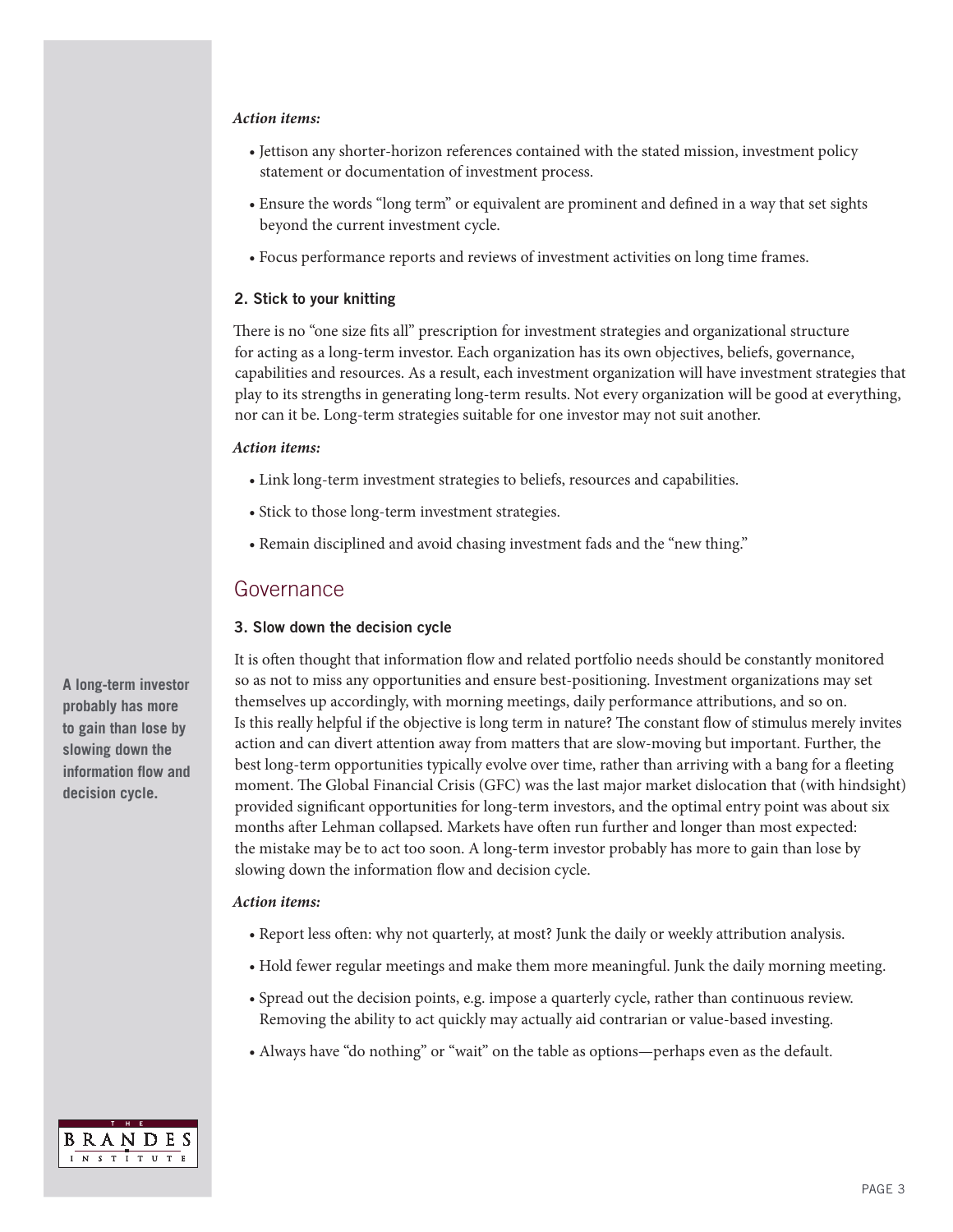#### 4. Reframe around progress toward objectives

Framing can have powerful effects on how people react to information. When it comes to investing for a long-term objective, it may help to frame performance around progress toward that objective rather than historical performance. This places the long-term objective at the center of performance measurement and encourages looking forward rather than backward. Some of the ideas appearing under the action items below are illustrated in the break-out box.

#### *Action items:*

- The centerpiece of performance reporting and commentary should be measures that focus on progress toward objectives. Relegate quarterly, 1-year and 3-year historical performance to something similar to a passing footnote.
- Where the objective involves a wealth target, plot the path of wealth toward the target.
- Where the concern is income (e.g. retirement savings), convert balances into potential income.
- At the very least, report returns as rolling performance over long periods such as 10 years, thus emphasizing the evolutionary nature of investing for the long term instead of year-by-year results.
- When investing to capture long-term fundamental value, consider attributing returns into changes in fundamentals and repricing effects. Then focus on whether the fundamentals remain intact. For a method to attribute returns into cash flow and discount rate effects, see Warren (2016).

## Framing Changes Perspective

The set of charts below illustrates how framing can alter perspective, perhaps dramatically. The four charts are different presentations of hypothetical returns from the Datastream World Equity Index in US\$. The first chart (upper left) plots the hypothetical yearly return from a portfolio mirroring the Datastream World Equity Index versus a notional Consumer Price Index (CPI) +4% return target: a picture of short-term returns. Here the tech wreck of 2000 and the Global Financial Crisis (GFC) of 2007-2008 stand out as periods of notable loss. The second chart (upper right) is the same data presented in its 10-year rolling form. While the line still dips during the tech wreck and GFC, the decline is not as dramatic and the return series remains positive. The worst result appears in 2008-2009, which spans both episodes. A long-term investor should be more concerned with the possibility of 10 years of sub-par returns. The third chart (lower left) shows the performance of a hypothetical \$100,000 investment in a portfolio mirroring the Datastream World Equity Index in 1990 versus a notional \$750,000 target looking toward retirement in 2025. (We have ignored contributions to keep it simple.) The tech wreck and GFC now appear as blips along a satisfying trajectory toward an objective already achieved. The fourth chart (lower right) shows one example of the potential annuity income that could be obtained by selling the securities in the portfolio in a given year and using the proceeds to purchase a 30-year immediate, fixed-term, without life contingency annuity (calculated with reference to 30-year US Treasury yields), which is then adjusted for inflation so that the series is plotted in 2017 dollars. (We multiplied the portfolio value, based on the index returns, by the annuity function in Excel using the 30-year Treasury yield as the equivalent income stream.) It reveals how implied income-purchasing capacity compares with a notional target of \$50,000 in income during retirement. The contrast in the portfolio balance in the third chart being above-target and the annuity income being below-target is substantially due to the decline in bond yields making annuities more expensive. Here the dips in the tech wreck and the GFC are of more concern, as they wipe out much of the previous progress toward the target. Importantly, this chart might spur a conversation that does not



**The centerpiece of performance reporting and commentary should be measures that focus on progress toward objectives.**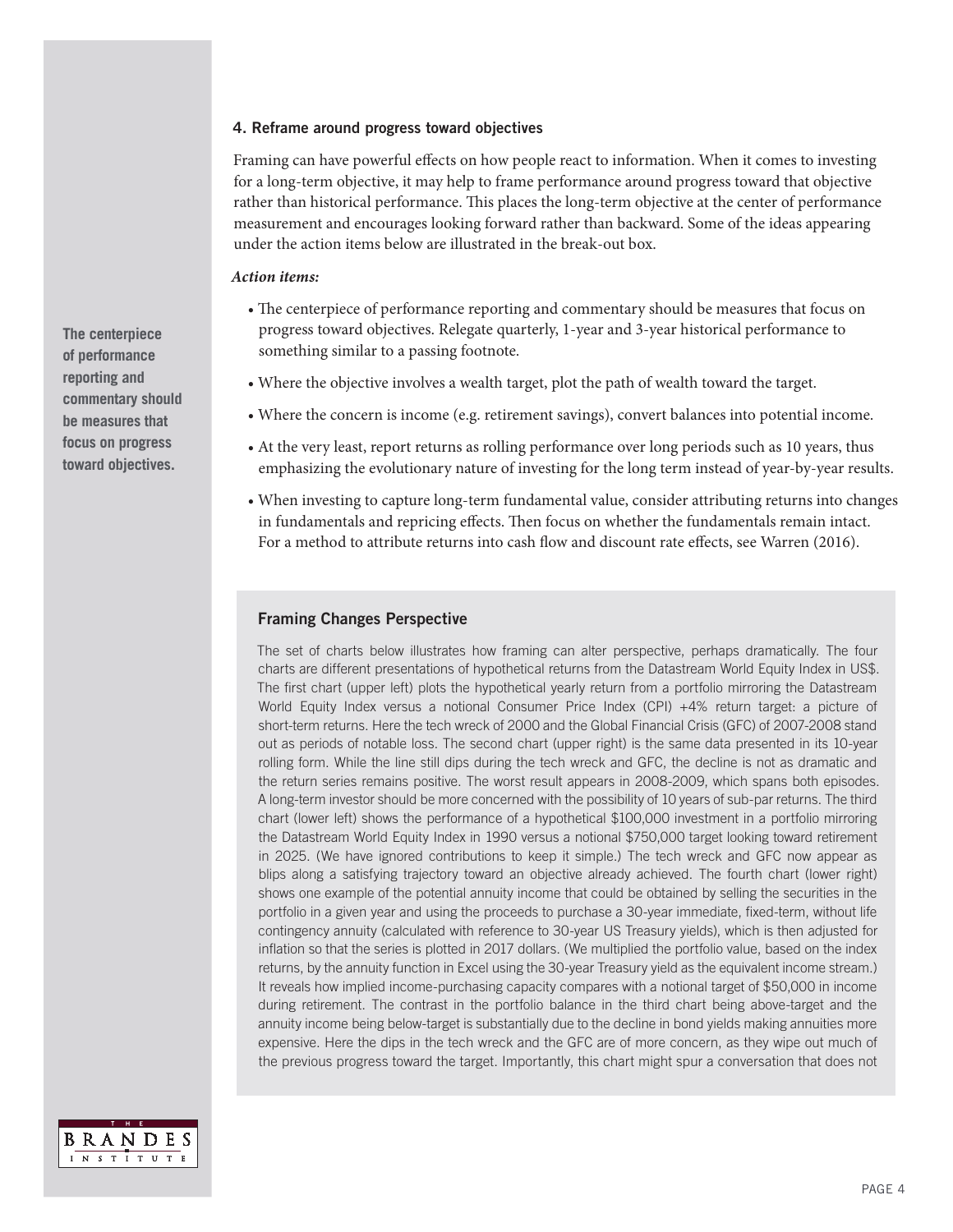lead to the question of whether equities are too risky and should be sold. It invites discussion over whether additional contributions may be required, or if income expectations should be lowered. In any event, the differing presentations will invoke differing responses.





Hypothetical Investment vs. Target





Source: Datastream World Equity Index, from 1990 to 2017 and estimated toward 2025

Source: Datastream World Equity Index, from 1990 to 2017 and estimated toward 2025

All illustrations are hypothetical. Does not represent the performance of any specific investment. Your actual results may vary. No investment strategy can assure a profit or protect against loss. One cannot invest directly in an index. Rolling periods represent a series of overlapping, smaller time periods within a single, longer-term time period. For example, over a 20-year period, there is one 20-year rolling period, eleven 10-year rolling periods, sixteen 5-year rolling periods, and so forth. Past performance is not a guarantee of future results.

# Aligned Interests

#### 5. Touch, pause, engage

For those confused about this term, it is a direction from rugby referees to set and control scrum engagement. Similarly, close and purposeful engagement between principals and agents all along the delegation chain within any investment organization is important for fostering long-term investing. We specifically refer to engagement over investment decisions and how they relate to investment

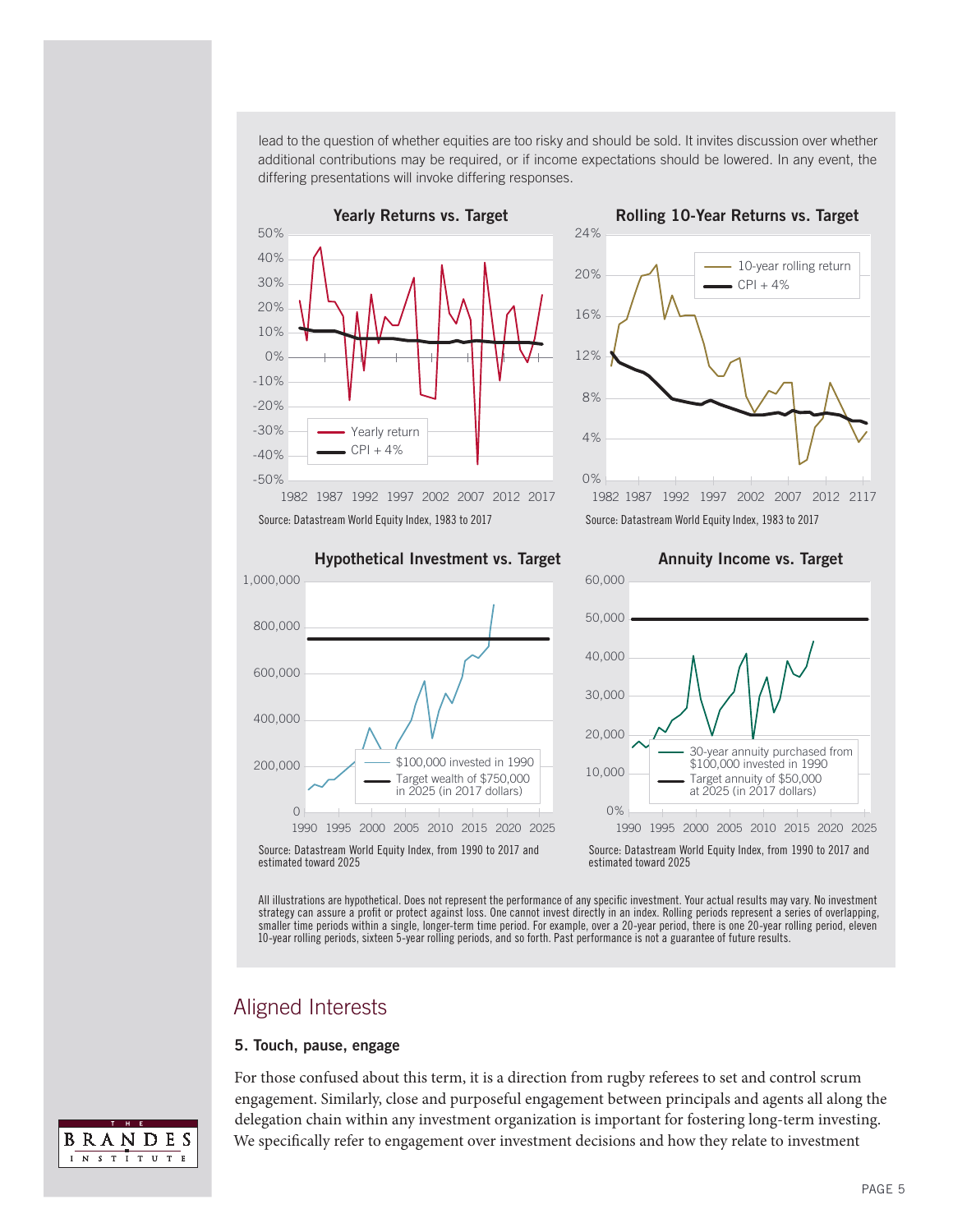outcomes. Such engagement should occur between the fund and its beneficiaries; the governing board and fund executives; fund executives and investment staff; and investment staff and external managers. The aim is to build both trust and mutual understanding of decisions. In this way, principals should become less influenced by the flow of performance numbers in evaluating the agent and more concerned with whether the agent is diligently pursuing long-term objectives in an appropriate manner. The major benefits of engagement will emerge during those inevitable times when performance is poor and relates to both the capacity to stay the course and sending the right messages. If the principal understands why decisions have been made and has faith that they are directed toward long-term objectives, it becomes less likely that they will pull the plug and send a message that they are focused on short-term performance.

#### *Action items:*

To a large part, this idea relates to how agents communicate with principals during forums such as formal meetings, reports and even casual discussions. Explicit attempts should be made to include the following in these communications:

- Explanations of investment processes and decisions and how they link to long-term objectives. Transparency should be considered as more important than protecting intellectual capital.
- Set expectations about timing, i.e. prepare the principal for the possibility that pay-offs may take time.
- Review outcomes in terms of how they link to the pursuit of long-term objectives. Did we act as previously explained? Is the long-term investment thesis still valid or do we need to change course? What have we learned?

## 6. Reward behavior, not just performance

A long-term organization should encourage behaviors that are consistent with the pursuit of its long-term mission. Why not observe and reward behavior directly, rather than rely solely on performance as a measure of contribution? Doing so helps overcome one of the big challenges of long-term investing: that investment performance may not flow immediately from actions taken. In particular, there will always be uncertainty over whether any short-term underperformance indicates poor skill or merely a delay in the payoff. And it is often impractical to wait for an outcome which could take years—to judge whether a contribution has been made. (For a discussion of this issue, see Neal and Warren, 2015.) Focusing on behaviors rather than investment performance alone offers a way around this conundrum.

#### *Action items:*

- Include a subjective component in incentive remuneration for management and staff. Explicitly use it to acknowledge behaviors consistent with pursuit of the long-term mission, such as investing in accord with long-term investment beliefs and processes, building valuable relationships, contributing to the team, enhancing the organization's reputation, and so on.
- Apply a similar philosophy in evaluating external managers. Performance fees plus a discretionary component might even be considered under segregated mandates (if practical).



**Review outcomes in terms of how they link to the pursuit of long-term objectives.**

**Include a subjective component in incentive remuneration for management and staff.**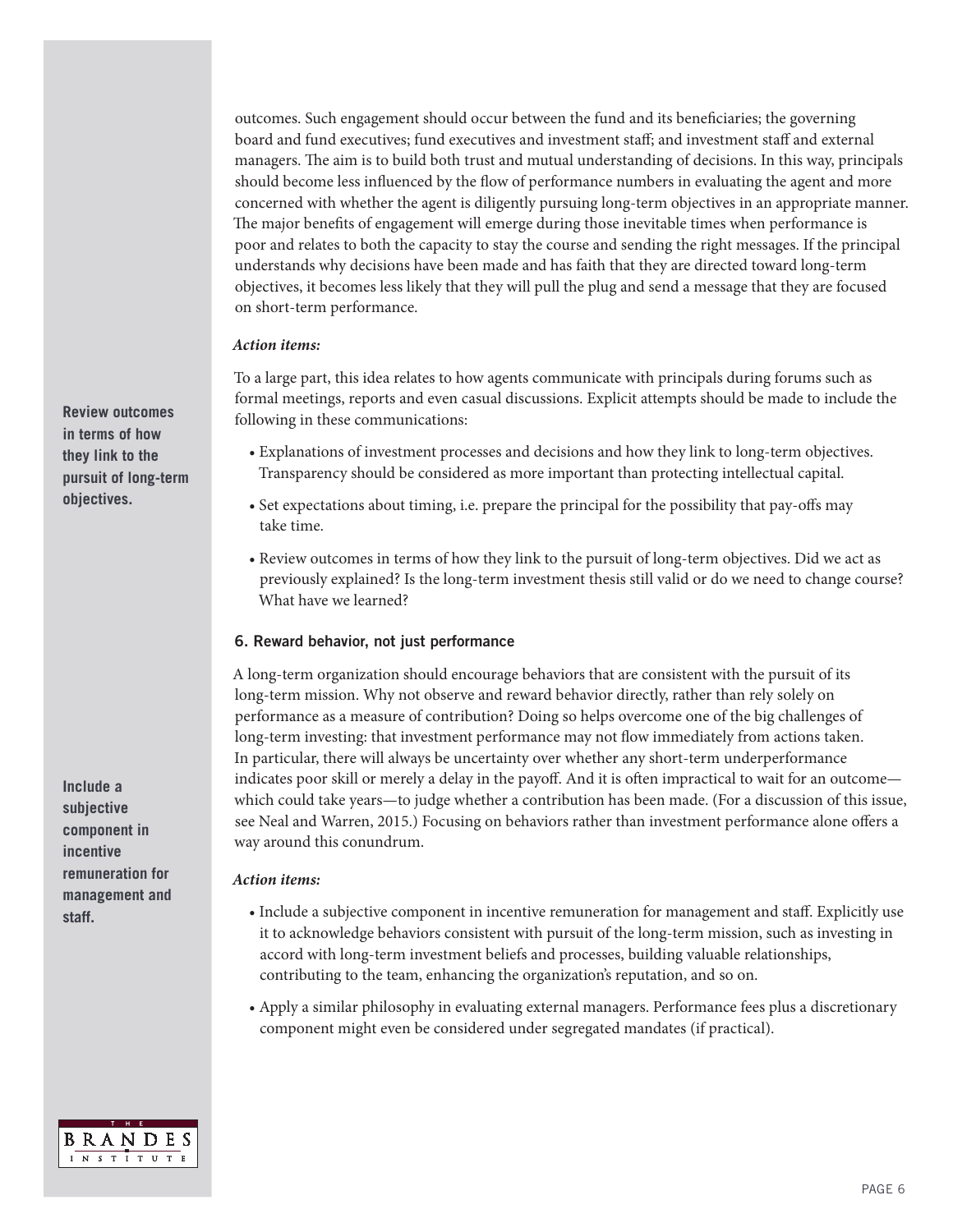#### 7. Police the information perimeter

A long-term investment organization might set up some formal processes and guidelines to ensure that only information with long-term relevance is considered. The information that is collected helps dictate what is deemed as important and can drive decisions accordingly. Further, what is considered "information" needs to be defined in light of objectives. Under long-term investing, this will often be information that provides insight into long-term fundamentals and long-term returns. Within an equity investing context, this may include developments shedding light on long-term cash flow generation, investment opportunities, rates of return, deployment of capital, reliability of management, and so on, all compared to the price paid. Matters that are irrelevant include who is buying or selling, what peers are doing, market flow information, how the next company result might differ from consensus, rumors, and so on.

#### *Action items:*

- Define what information is admissible, perhaps within the investment policy statement.
- Appoint an information "perimeter cop." The role of this person would be to blow the whistle when the team starts paying attention to the "wrong" types of information.

#### 8. Make incentives conditional on sustained performance

The industry standard is to award incentives on a yearly cycle based on performance, whether for investment staff or fund performance fees (although the basis of calculations may vary). The inconsistency between yearly awards and investing for the long term has attracted much discussion. One reaction has been to suggest awarding incentives for historical outperformance over long periods, say over five years or even more. However, this can be problematic. It assumes the beneficiary of the award has continuity in his or her role. If performance falls too far behind, it can create perverse incentives to either enter a crapshoot or leave and try elsewhere. We think a much better strategy is to award incentives based on yearly performance, but then make vesting conditional on that performance being sustained over the long term. For instance, if a manager beats its benchmark or other objective over the year, an incentive payment is placed into a tin. However, the manager can only take the incentive payment out of the tin after an extended period of (say) five years or more if the performance contribution is not given back.

While there is no perfect system of incentive payments, this approach offers certain advantages. It accommodates the industry norm of awarding yearly incentives, but only rewards long-term performance. However, unlike a system based on trailing long-term returns, the history in place at the start of each year does not preclude earning a bonus going forward (although it can wipe out accrued incentives not yet vested). This removes some of the perverse incentives mentioned above. Further, vesting encourages the manager to remain with the organization, which helps cement commitment and provides additional incentive to adopt a long-term view. The arrangement may also extend into post-employment, which will engender concern with leaving behind a solid legacy and portfolio. There are some problems, such as the manager remaining exposed to a portfolio that it does not control after individuals have left. The option-like nature of the payoffs may also create incentives to de-risk after a big win in order to secure the bonus. Nevertheless, yearly awards with conditional long-term vesting seems a good solution on balance. Warren (2014) further discusses the idea, and provides some references.

#### *Action item:*

• Convert yearly incentive awards for investment performance into a conditional payment that vests only if performance is sustained over a long period of five years or more.

**A long-term investment organization might set up some formal processes and guidelines to ensure that only information with long-term relevance is considered.**

**We think a much better strategy is to award incentives based on yearly performance, but then make vesting conditional on that performance being sustained over the long term.** 

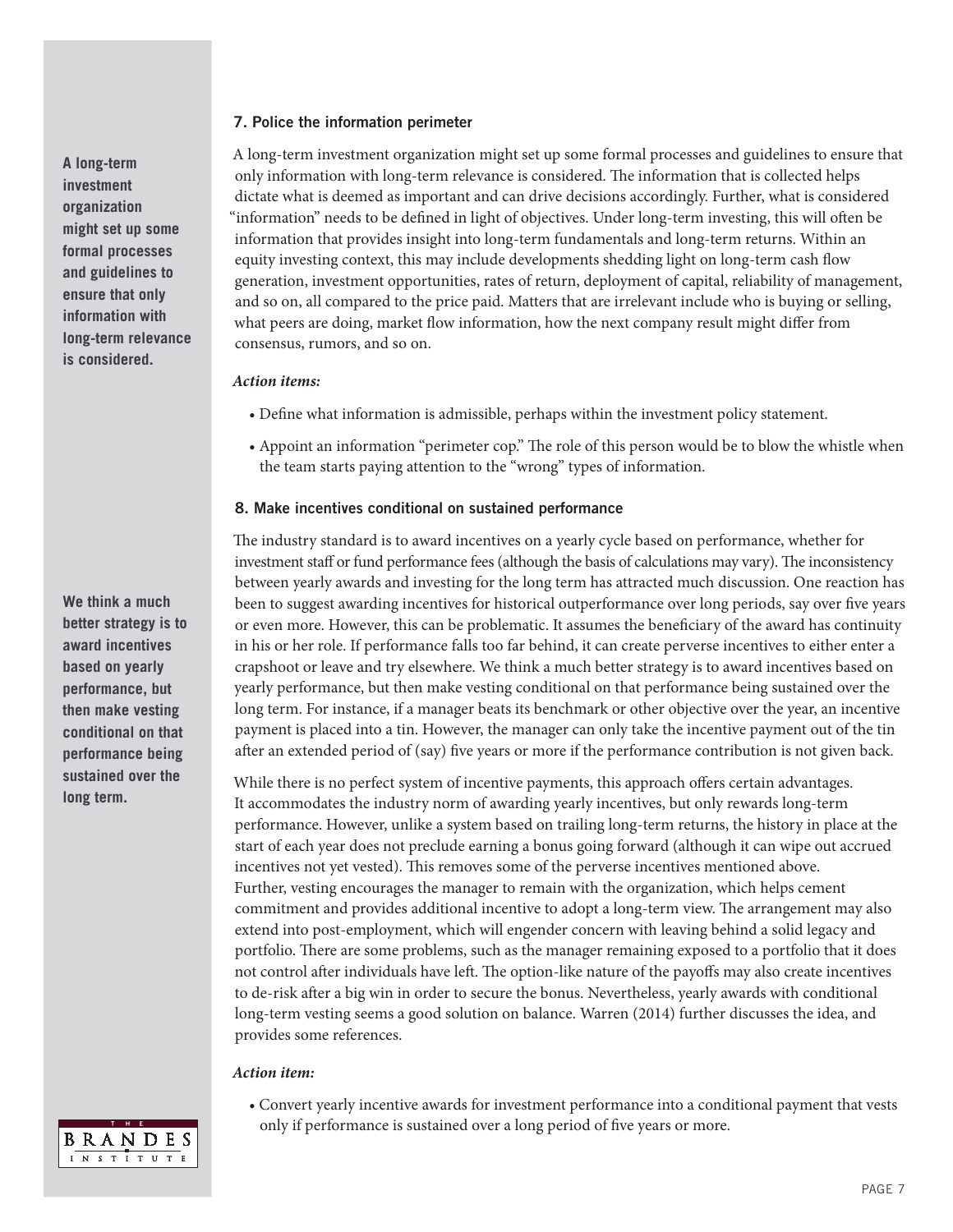# People

## 9. Employ patient, farsighted people … and offer them long careers with purpose

"People" is one of the four key success drivers discussed by Iverson and Warren (2018), who make the seemingly trite but substantial point that organizations consist of people, and people make the investment decisions. The initial aim is to only employ people with a predilection toward the long term, leaving staff diversity to operate along other dimensions. A capacity for patience and farsightedness should be a non-negotiable selection criterion. The next aim is to encourage staff to operate with the *intent* of remaining with the organization and with commitment to its long-term mission. One way to do this is to offer long and rewarding careers pursuing a purpose in which they can believe.

#### *Action items:*

- Include "affinity for long-term investing" in the employee selection criteria. Set out to probe this attribute during the interview process or perhaps via personality testing.
- Invest in people, e.g. provide training and mentoring.
- Promote internally where possible.
- Build a culture that entails a sense of mission importance and mutual respect.
- Expect staff to live up to the organization's guiding principles. Include this in job descriptions. Terminate for failure to meet this expectation and not because of poor short-term investment performance.

#### 10. Manage the behavioral flaws

Behavioral flaws or biases can play a role in shortening investing horizons. Some of the more important biases for deterring long-term investing are discussed in Iverson and Warren (2018). In general, behavioral biases can distract from the long-term mission through: heightened concern with short-term outcomes and short-term loss; overweighting of information that is more recent and readily available; creating propensity toward action and overreaction; herding; and groupthink. The aim is to build awareness within the organization of the existence of behavioral flaws and how they can manifest in investment decision-making and then manage them accordingly. To some extent, adherence with the concepts outlined elsewhere within this paper should also assist by creating an environment where there is less scope for behavioral flaws to dominate. The following items might enhance the organizational resistance to biases.

#### *Action items:*

- Assign specific responsibility to someone in the organization to monitor and highlight any behavioral issues that may be inhibiting the sound practice of long-term investment. This role might be assigned to the Chief Risk Officer, for instance.
- Management should expect adherence to organization principles and processes and ask for any deviations to be explained. The objective is to ensure decisions are made in accordance with established protocols and inhibit scope for discretionary actions that may invite behavioral biases.



**Expect staff to live up to the organization's guiding principles. Include this in job descriptions. Terminate for failure to meet this expectation and not because of poor shortterm investment performance.**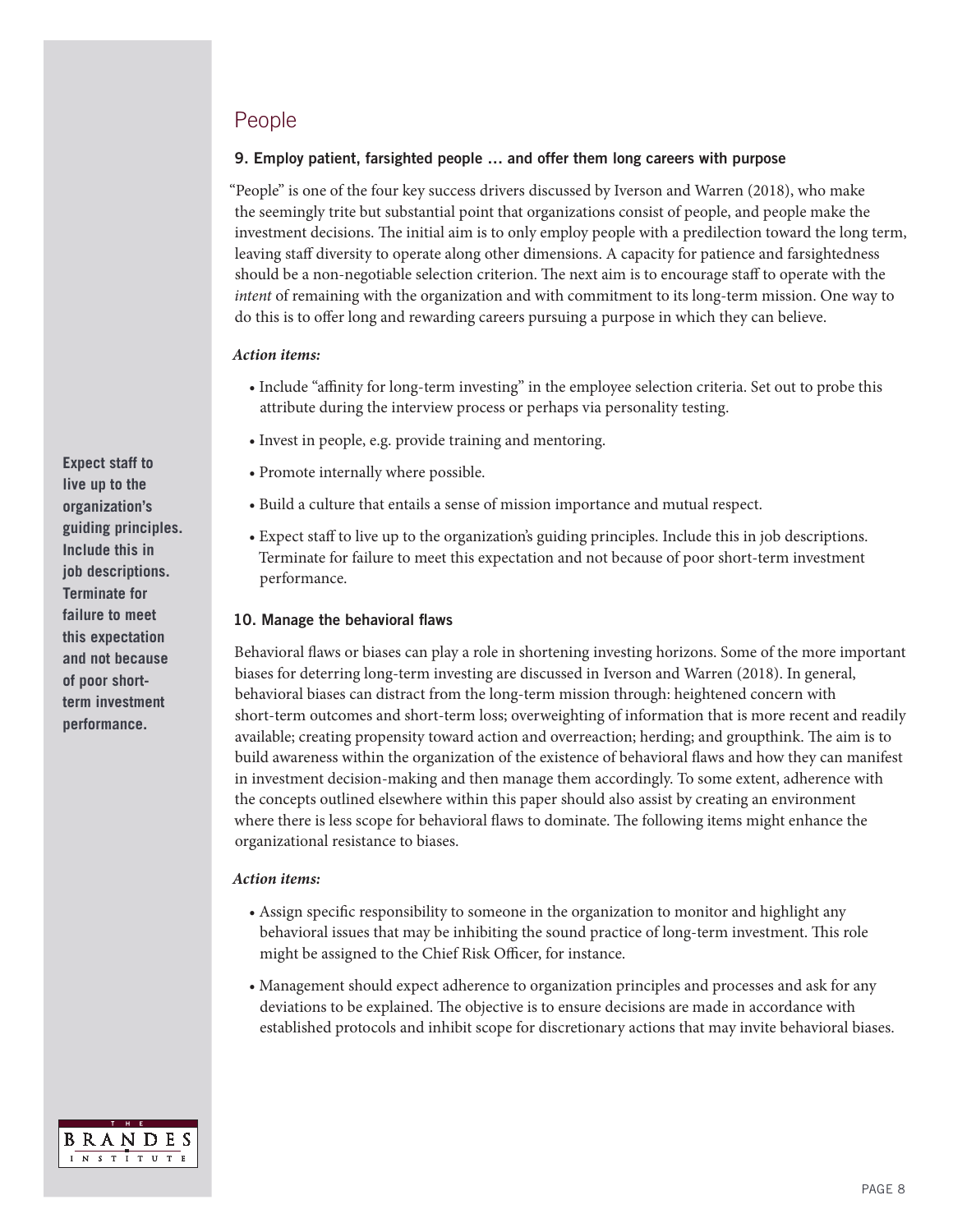# **References**

Iverson, David and Warren, Geoff. "Organizational Design and Long-Term Investing", *Brandes Institute*, March 2018

Neal, David and Warren, Geoff. "Long-Term Investing as an Agency Problem", *CIFR Research Working Paper*, No. 063/2015, June 2015

Warren, Geoff. "Designing an Investment Organization for Long-Term Investing", *CIFR Research Working Paper*, No. 40/2014, October 2014

Warren, Geoff. "Performance Evaluation for Long-Term Value-Based Investors", *Journal of Performance Measurement*, 20(3), Spring 2016

Warren, Geoff. "What Does It Mean to Be a Long-Term Investor?", *Brandes Institute*, July 2016